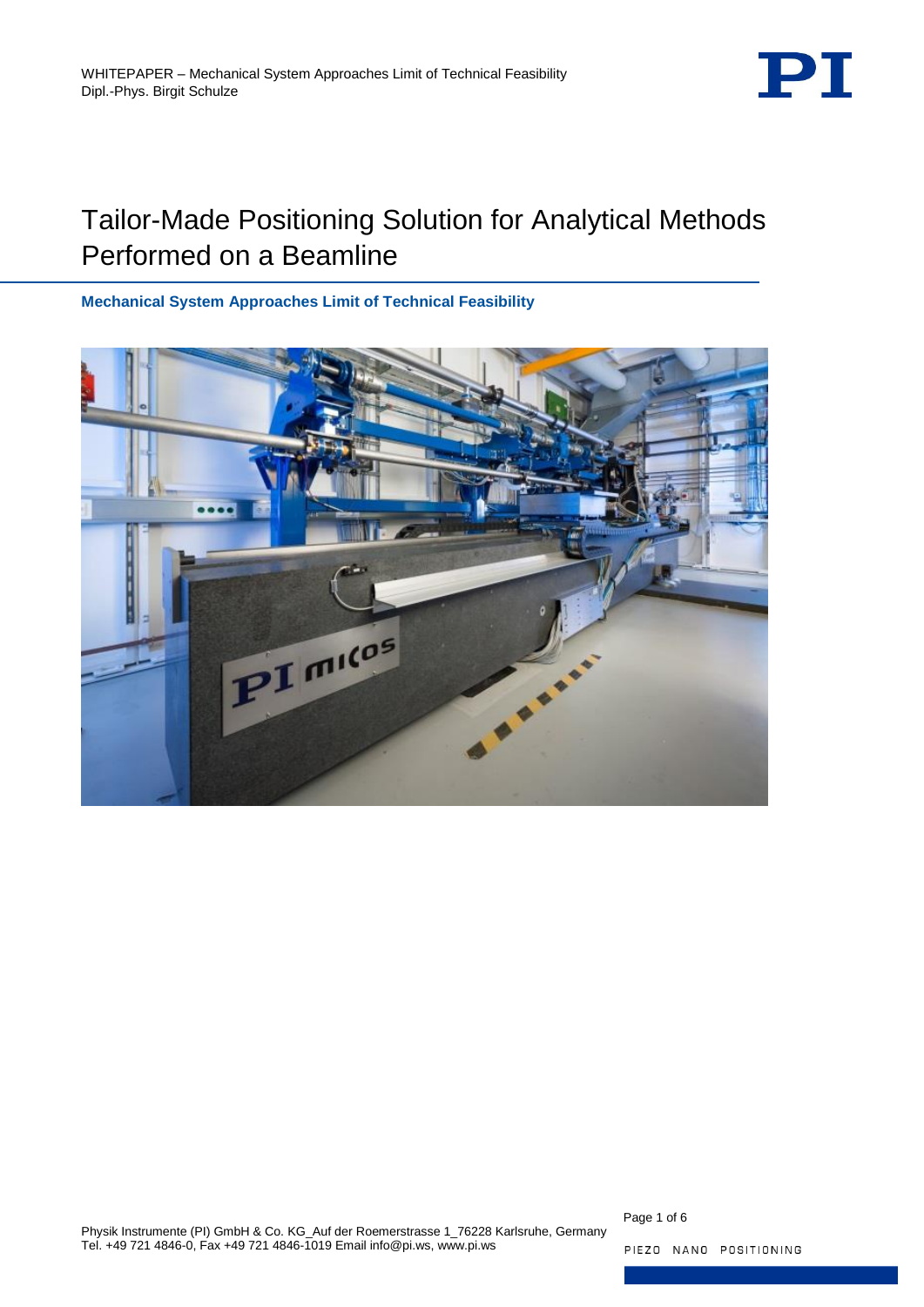

Nowadays X-ray and tomographic methods help detect very fine structures inside objects. For spatial resolutions down to 100 nanometers, diffractive X-ray optics are available today. However, various challenges have to be overcome to obtain a three-dimensional image with volume resolution in this range. It is a major challenge to achieve the extremely high mechanical accuracy and stability required for the alignment of the optics and samples in the X-ray beam and for the entire experimental setup. Even minute changes in temperature or vibrations could degrade the desired resolution. This is why the improvement of the X-ray optics must always go hand in hand with the mechanical perfection of the entire setup. If specialists work closely together, considerable progress can be made as shown by the example described below.



*Fig. 1 At the X-ray light source PETRA III at the DESY research center (German Electron Synchrotron) in Hamburg, the Helmholtz-Zentrum Geesthacht - Center for Materials and Coastal Research (HZG) - operates the Imaging Beamline P05 (image: PI / HZG)*

<span id="page-1-0"></span>At the X-ray light source PETRA III at the DESY research center (German Electron Synchrotron) in Hamburg, Germany, the Helmholtz-Zentrum Geesthacht - Center for Materials and Coastal Research (HZG) operates the Imaging Beamline P05, which includes two experimental hutches, one for nanotomography [\(Fig. 1\)](#page-1-0) and one for microtomography. Each name designates the attainable (spatial) resolution.

In the nanotomography hutch, X-ray optics for threedimensional micrographs with resolutions around 100 nm are used, that consist of up to many hundreds of diffractive lenses, which were developed at the Institute of Microstructure Technology (KIT) at Karlsruhe, Germany. The setup also includes microscopy optics for visible light, used for further magnification of the X-ray micrographs and their transfer to a camera.

## The Instruments Must Meet High **Standards**

With the aim to carry out as many different experiments as possible, the HZG provides two different X-ray optics configurations: An imaging setup, in which the sample is positioned in front of the objective optics [\(Fig. 2\)](#page-1-1), and a cone-beam setup, in which the sample is placed in the diverging beam behind the optics.

In both cases, high mechanical stability and precision positioning are essential in order to obtain micrographs of high quality. This is why the instruments used for the experiments at the P05 beamline must meet very high standards.

However, thanks to the close cooperation of the clients with the engineers and developers from PI (Physik Instrumente), this complex task could be solved in a practice-oriented manner.



<span id="page-1-1"></span>*Fig. 2 Different X-ray optics configurations are possible: The one shown here is an imaging setup in which the sample is positioned in front of the optics (image: HZG)*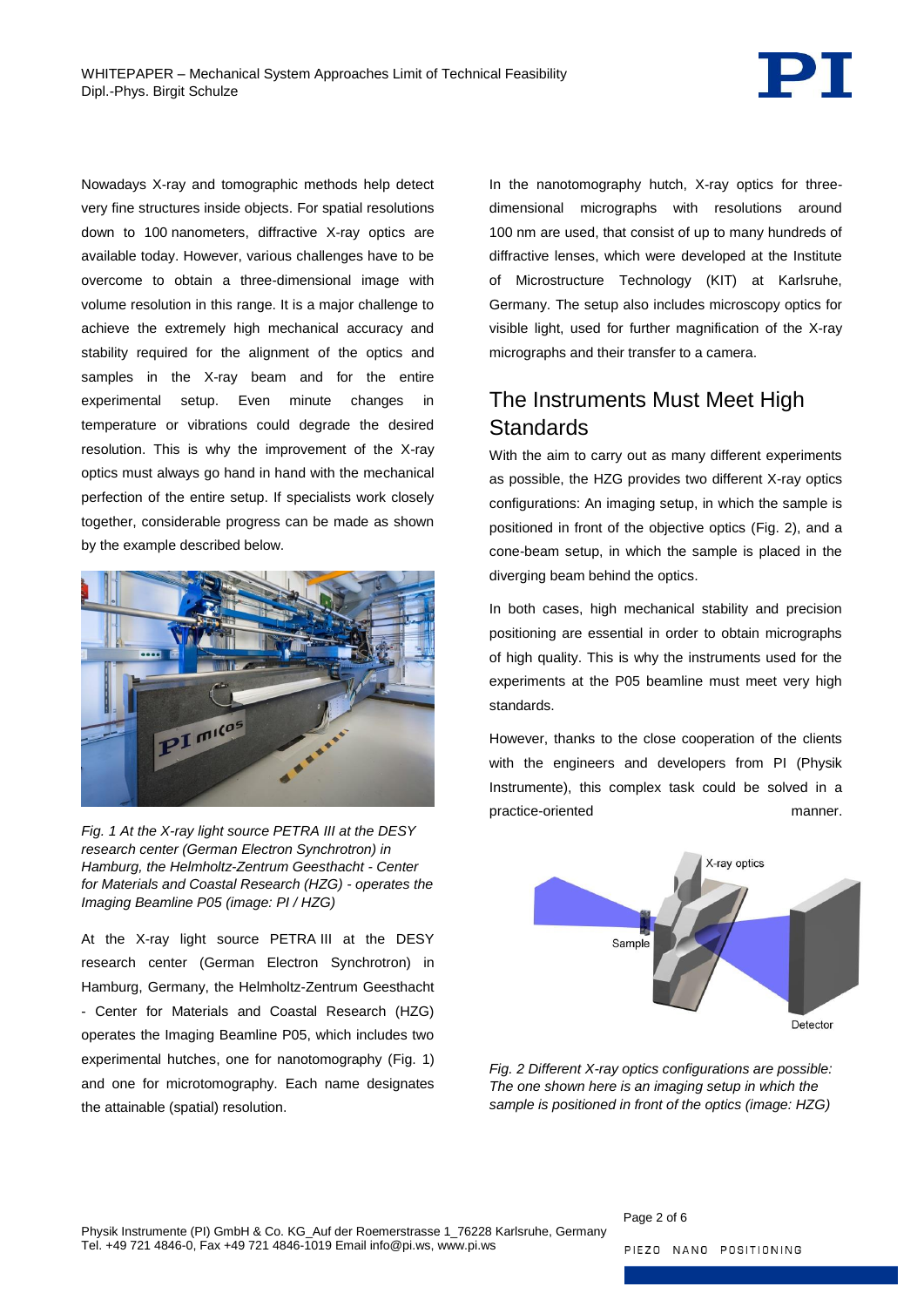

After all, this company has valuable know-how and many years of experience especially in the "Beamline Instrumentation" field of application.

The aim of the team of specialists, coordinated by PI miCos, is to develop application-specific solutions that go beyond offering individual components and include system integration as well as the complete instrumentation.

On the Beamline P05, they once again demonstrated these capabilities. A particular challenge was how to configure the control, which was based on an industrial controller. The challenge consisted in controlling almost 50 axes independently of one another while ensuring collision protection. The entire system was finally integrated into the TANGO interface customary for beamlines.

#### The Base: Granite Platform Supported by Air Bearings

To minimize the effect of vibrations and securely fasten the individual components and stabilize them, relative to one another, a granite base 6.8 m in length forms the basis of the instrument. Another four moving granite platforms driven by linear motors are arranged on this base on air bearings.

This makes it possible to position all components with high speed and precision: The sample stage, the X-ray optics, and the detector. The substructure itself, which weighs several tons, is also mounted on air bearings. This allows the entire assembly to be moved out of the X-ray beam with minimal effort when the second experimental station is to be used, while maintaining a stable position as soon as the air flow is switched off [\(Fig. 3\)](#page-2-0).

A particular challenge was the construction of the sample stage, since it had to be mechanically stable in the range below 100 nm, in order to achieve the required spatial resolution. To this end, several positioning systems have to work hand in hand with maximum precision, to ensure that always the same volume element is investigated when the sample is rotating.



*Fig. 3 The substructure, which weighs several tons, is mounted on air bearings. This allows the entire system to be moved out of the X-ray beam with minimal effort, while maintaining a stable position as soon as the air flow is switched off. The picture shows the assembly in the parking position outside the beam (image: PI / HZG)*

### <span id="page-2-0"></span>Complex Sequences during Sample Positioning

The basis of sample positioning is a horizontal positioning unit which moves the sample stage into the beam. It has a travel range of 20 mm, can be subjected to a load of 300 kg and works with a repeatability of 30 nm.

What drives this high-precision positioning unit are stepper motors combined with high-resolution optical linear encoders. When driven accordingly, this allows closed-loop step sizes of a few nanometers. The precision crossed roller guides and ball screws used also contribute to the high positioning accuracy.

<span id="page-2-1"></span>

*Fig. 4 The Z lifting stage performs the height adjustment, tilt correction, and orthogonal alignment, relative to the beam (image: PI / HZG)*

Physik Instrumente (PI) GmbH & Co. KG\_Auf der Roemerstrasse 1\_76228 Karlsruhe, Germany Tel. +49 721 4846-0, Fax +49 721 4846-1019 Email info@pi.ws, www.pi.ws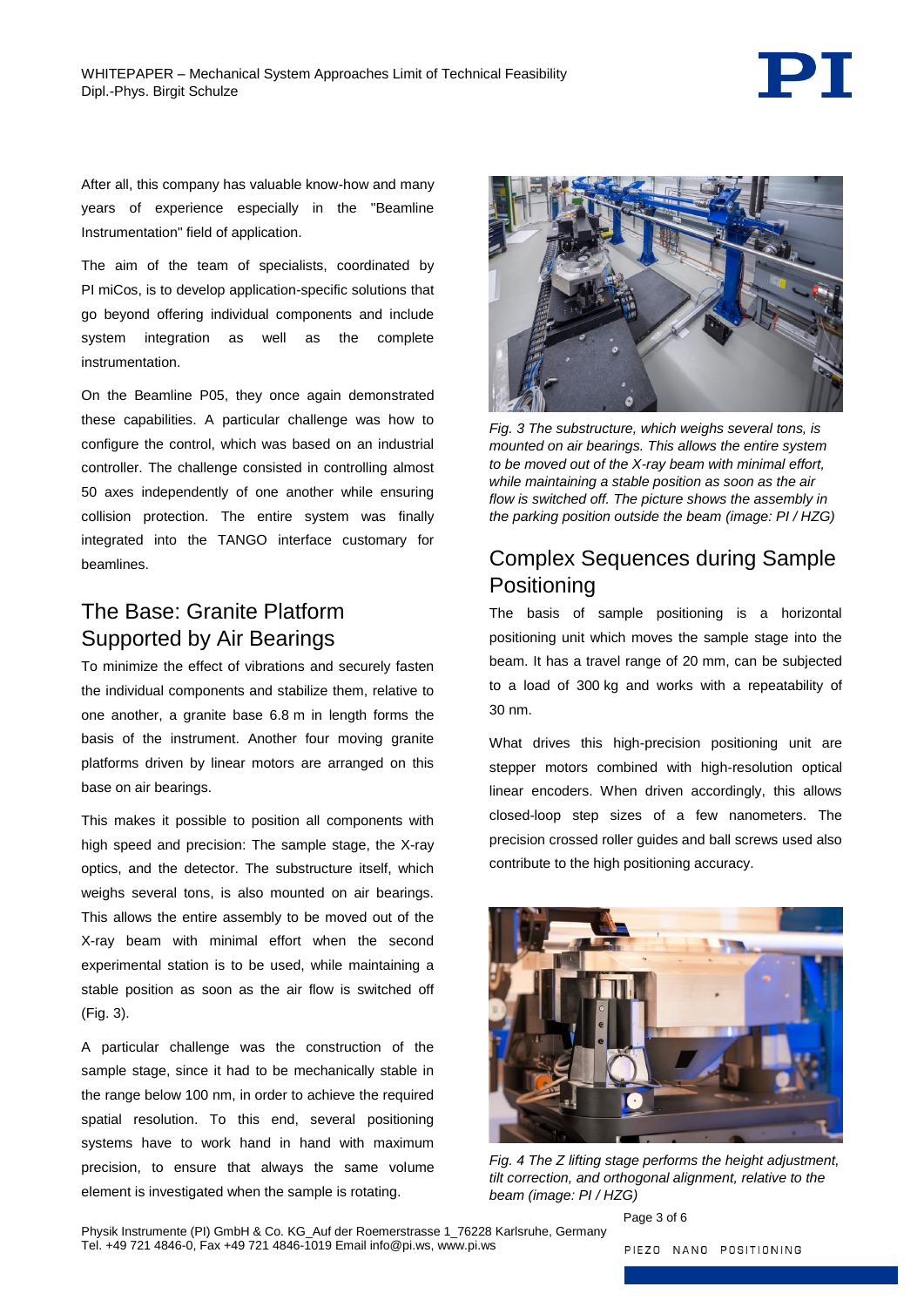

This displacement unit is equipped with three lifting elements which perform the height adjustment, tilt correction, and orthogonal alignment, relative to the beam [\(Fig. 4\)](#page-2-1). It is based on three identical, symmetrically arranged, and position-controlled stepper motors, combined with worm gears and spindle drives. Mounted on this Z stage is an air-bearing supported rotation stage [\(Fig. 5\)](#page-3-0).



*Fig. 5 Mounted on the combined tilt and Z stage is an air-bearing supported rotation stage. It rotates at a velocity of up to 36 °/s and works with flatness deviations of less than 100 nm at a resolution of 0.5 µrad (image: PI / HZG)*

<span id="page-3-0"></span>In developing this stage, the designers had to go push the limits of technical feasibility: What was required was a really "pure" rotary motion of the sample with minimal wobble, radial runout or eccentricity.

Only in this case can sharp pictures over 360 degrees be made which all refer to the same volume element and can all be clearly assigned when reconstructing the picture. This is why the rotation stage, which rotates at a velocity of 36°/s, works with flatness deviations of less than 100 nm at a resolution of 0.5 µrad. The air bearing does not produce any friction, which over time would lead to a deterioration of these values.

#### Parallel Kinematics for the Sample Holder and the Optics

The actual sample holder is located in the aperture of the rotation stage on the moving platform of a six-axis parallel kinematic machine [\(Fig. 6\)](#page-3-1).

The SpaceFAB clearly makes work easier for the researchers, since the small samples - only a few 10 to 100 micrometers in size - plus the holder can initially be inserted into the stage with low precision.

They can then be aligned automatically using software commands. Thus, no additional mechanical components are required for correct alignment.

The samples are positioned with six degrees of freedom. Essential features are the freely selectable pivot point of the parallel-kinematic system and its high stiffness.

A six-axis parallel-kinematic machine of this type is also used for the positioning of the optics. In nanotomography, which allows three-dimensional micrographs with resolutions below 100 nm, this machine is used to align compound refractive lenses (CRL) in the beam with high precision.

<span id="page-3-1"></span>

*Fig. 6 The actual sample holder is located in the aperture of the rotation stage on the moving platform of a six-axis parallel kinematics (image: PI / HZG)*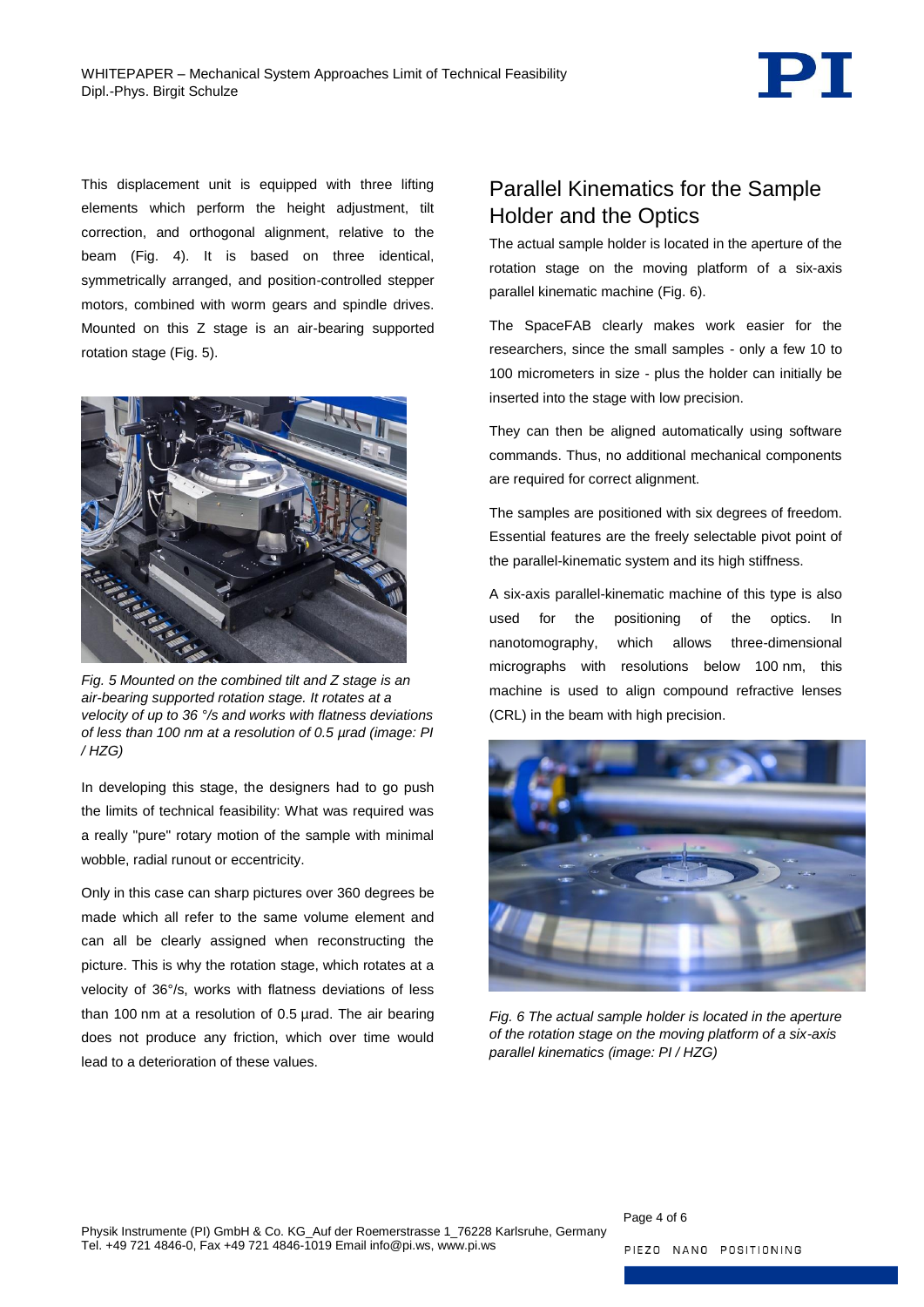

A wide range of areas, from industrial research to materials science and examination of bones in biology, can benefit from the investigation results obtained by means of these high-resolution tomographic methods on the Imaging Beamline P05.

The positioning solutions tailor-made by the "Beamline Instrumentation" specialists, used to align the small samples and optical components with high precision, make an important contribution.

#### Parallel-Kinematic Positioning **Systems**

PI's parallel-kinematic positioning systems offer a series of advantages over serially stacked assemblies, such as a lower moving mass, resulting in improved dynamics, less space required in combination with higher stiffness.

Thus, for motions with six degrees of freedom, either the strut length of the Hexapods can be changed - or in the SpaceFABs mentioned in the text - the angle can be varied if the strut length is constant.

The SpaceFAB principle is based on three XY stages that jointly position a platform using three struts of constant length and a suitable joint configuration [\(Fig. 7\)](#page-4-0).

It is the principle of choice in particular when long distances have to be covered in the X and Y directions or a low-profile design is required.



<span id="page-4-0"></span>*Fig. 7 Assembly principle of a SpaceFAB: The principle is based on three XY stages that jointly position a platform using three struts of constant length and a suitable joint configuration (image: PI)*